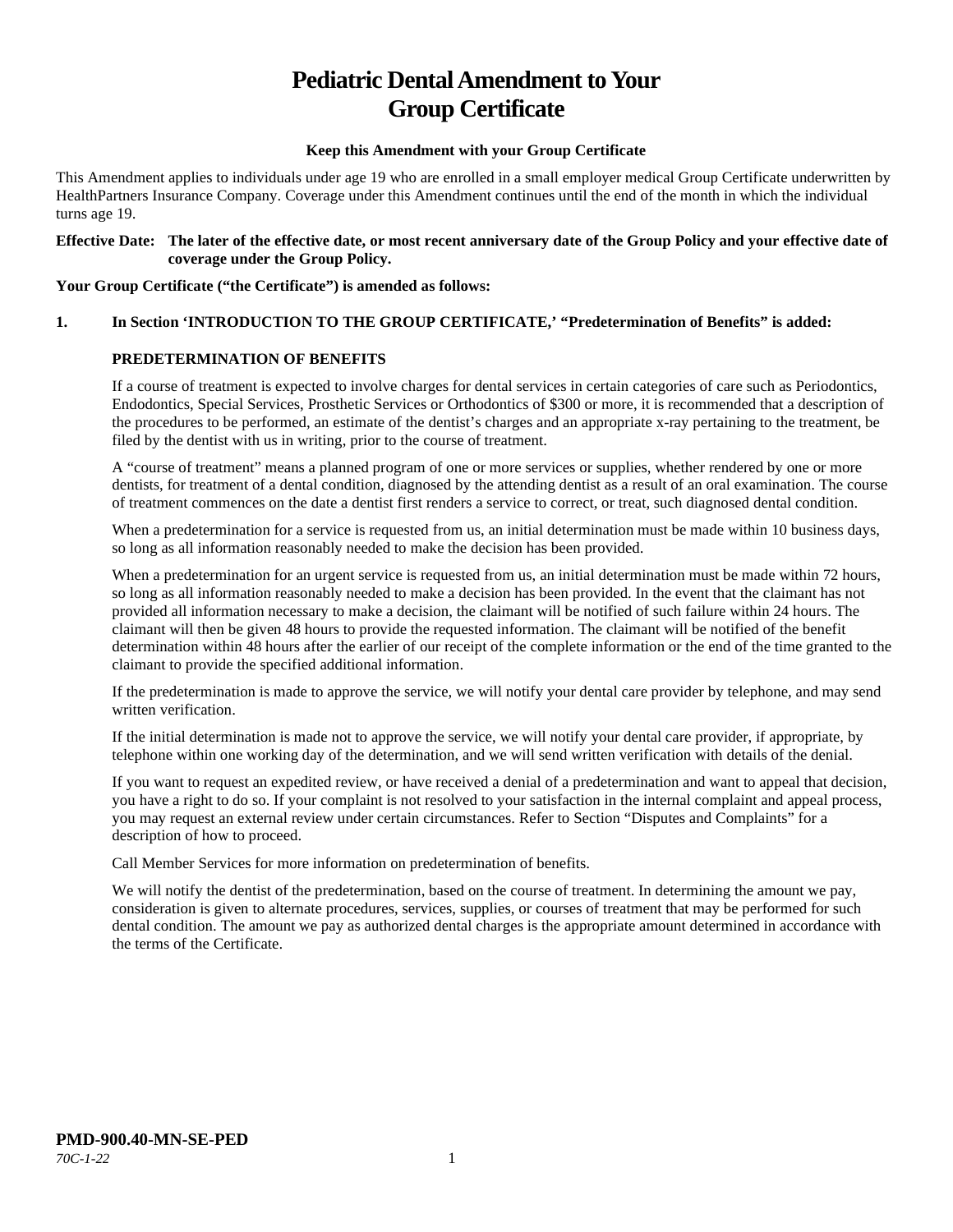If a description of the procedures to be performed, and an estimate of the dentist's charges are not submitted in advance, we reserve the right to make a determination of benefits payable, taking into account alternate procedures, services, supplies or courses of treatment, based on accepted standards of dental practice.

Predetermination for services to be performed is limited to services performed within 90 days from the date such course of treatment was approved by us. Additional services required after 90 days may be submitted in writing, as a new course of treatment, and approved on the same basis as the prior plan.

#### **2. In Section 'DEFINITIONS OF TERMS USED,' the following definitions are added:**

**Clinically Accepted Dental Services.** These are techniques or services, accepted for general use, based on risk/benefit implications (evidence based). Some clinically accepted techniques are approved only for limited use, under specific circumstances.

**Consultations**. These are diagnostic services provided by a dentist or dental specialist other than the practitioner who is providing treatment.

**Cosmetic Care.** These are dental services to improve appearance, without treatment of a related illness or injury.

**Customary Restorative Materials.** These are amalgam (silver fillings), glass ionomer and intraorally cured acrylic resin and resin-based composite materials (white fillings).

**Date of Service.** This is generally the date the dental service is performed. For prosthetic, or other special restorative procedures, the date of service is the date impressions were made for final working models. For endodontic procedures, date of service is the date on which the root canal was first entered for the purpose of canal preparation.

**Dentist.** This is a professionally degreed doctor of dental surgery or dental medicine who lawfully performs a dental service in strict accordance with governmental licensing privileges and limitations.

**Elective Procedures.** These are procedures which are available to patients but which are not dentally necessary.

**Emergency Dental Care.** These are services for an acute dental condition that would lead a prudent layperson to reasonably expect that the absence of immediate care would result in serious impairment to the dentition or would place the person's oral health in serious jeopardy.

**Endodontics.** This is the treatment of diseases of the dental pulp. Endodontics includes root canal therapy, pulp capping procedures, apexification and periapical procedures associated with root canal treatment.

**Medically Necessary Orthodontic Services.** These are comprehensive medically necessary services covered for pediatric dental insureds who have a severe handicapping malocclusion related to a medical condition resulting from congenital, craniofacial or dentofacial malformations involving the teeth and requiring reconstructive surgical correction in addition to orthodontic services.

**Oral Surgery.** This is routine surgery involving teeth or alveolar bone, including extraction and alveolectomy. Oral surgery may include other oral treatment and surgery, if a dentist considers it dentally necessary. Oral surgery does not include orthodontia, orthognathic surgery, and placement of dental implants or surgical care that is necessary because of a medical condition.

**Orthodontics.** This is medically necessary dental care for the correction of severe handicapping malocclusion of teeth using appliances and techniques that alter the position of teeth in the jaws.

**Orthognathic Surgery.** This is oral surgery to alter the position of the jaw bones.

**Periodontics.** This is non-surgical and surgical treatment of diseases of the gingiva (gums) and bone supporting the teeth.

**Prosthetic Services.** These are services to replace missing teeth; including the prescribing, repair, construction, replacement and fitting of fixed bridges and full or partial removable dentures.

#### **3. The following are added to Section "SERVICES NOT COVERED," and apply only to Pediatric Dental benefits:**

• Treatment, procedures or services which are not dentally necessary and/or which are primarily educational in nature or for the vocation, comfort, convenience, appearance or recreation of the insured.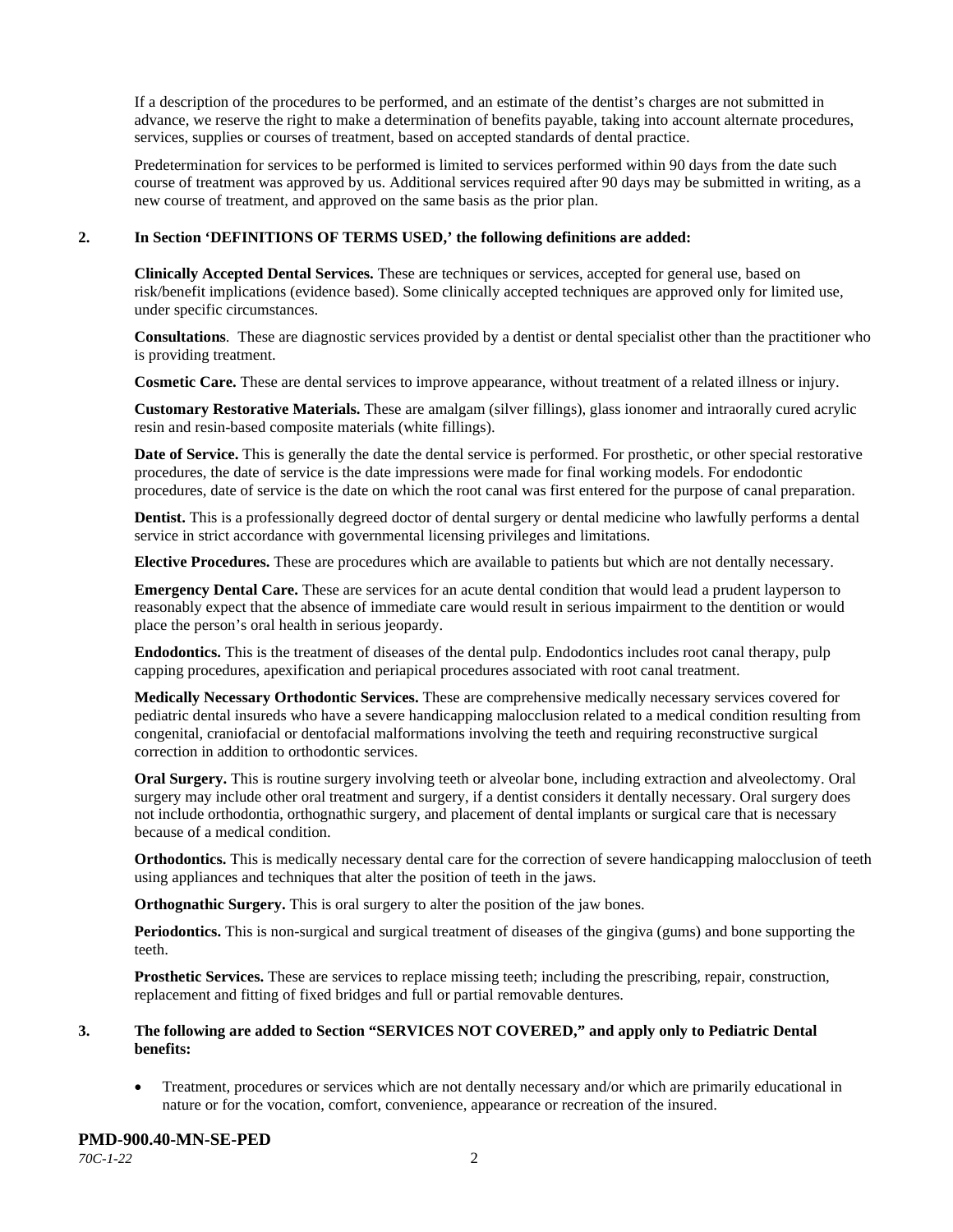- The treatment of conditions which foreseeable result from excluded services.
- For Network Benefits, treatment, procedures or services which are not provided by a network dentist or other authorized provider or are not authorized by us.
- Dental services or supplies primarily intended to alter the shape, appearance and function of the teeth for cosmetic purposes, or for the purpose of improving the appearance of your teeth. This includes tooth whitening, tooth bonding and veneers that cover the teeth, and any services intended to replace existing restorations done historically for cosmetic reasons, even if due to material failure (wear/chipping/fracture) or the presence of decay at the restorative margin. This exclusion does not apply to services for reconstructive surgery. However, to the extent that these reconstructive surgery services are paid as medical services under the Certificate, they are not covered as Pediatric Dental services.
- Hospitalization or other facility charges.
- Local anesthesia or use of electronic analgesia billed as a separate procedure is not covered. Inhaled nitrous oxide is not covered. General anesthesia and intravenous sedation are not covered except as indicated in this Amendment.
- Orthodontic services, except as provided in this Amendment.
- Orthognathic surgery (surgery to reposition the jaws).
- Services which are elective, investigative, experimental or not otherwise clinically accepted.
- Procedures, appliances or restorations that are necessary to alter, restore or maintain occlusion, including but not limited to: increasing vertical dimension, replacing or stabilizing tooth structure lost by attrition (including chipping or fractures of tooth structure or restorations), or erosion, abfraction, abrasion, or realigning teeth, except as covered orthodontic services provided in this Amendment. Mandibular orthopedic appliances and bite planes are also not covered.
- Procedures, appliances (other than occlusal guards, as indicated in this Amendment) or restorations for the prevention of bruxism (grinding of teeth) or clenching.
- Services for the following items:
	- o replacement of any missing, lost or stolen dental or implant-supported prosthesis.
	- o replacement or repair of orthodontic appliances.
	- replacement of orthodontic appliances due to non-compliance.
- Services related to a prosthetic or special restorative appliance which was installed or delivered more than 60 days after termination of coverage.
- Diagnostic testing that is performed and billed as a separate procedure such as collection of microorganisms for culture, viral cultures, genetic testing for susceptibility or oral disease and caries susceptibility tests. This includes all oral pathology and laboratory testing charges.
- For non-network coverage, dental services related to the replacement of any teeth missing prior to the insured's effective date under this Amendment.
- Dental services, supplies and devices not expressly covered as a benefit under this Amendment.
- Prescription drugs and medications prescribed by a dentist. This includes gingival irrigation.
- Services provided to the insured which the insured is not required to pay.
- The portion of a billed charge for an otherwise covered service by a non-network provider, which is in excess of our maximum amount allowed. We also do not cover charges or a portion of a charge which is either a duplicate charge for a service or charges for a duplicate service.
- Services for injury or illness either (a) arising out of an injury in the course of employment and subject to workers' compensation or similar law; or (b) for which benefits are payable without regard to fault, under coverage statutorily required to be contained in any motor vehicle or other liability insurance policy or equivalent self-insurance; or (c) for which benefits are payable under another policy of accident and health insurance, Medicare or any other governmental program.
- Except where expressly addressed in this Amendment, when multiple, acceptable treatment options exist related to a specific dental problem, we will provide benefits based upon the least costly alternative treatment. This includes inlay restorations paid as corresponding amalgam restorations.
- Services covered under the patient's medical plan, except to the extent not covered under the patient's medical plan.
- Additional charges for office visits that occur after regularly scheduled hours, missed appointments or appointments cancelled on short notice.
- Onlays, veneers or partial crowns fabricated from extraorally cured composite resin or porcelain.
- Periodontal splinting.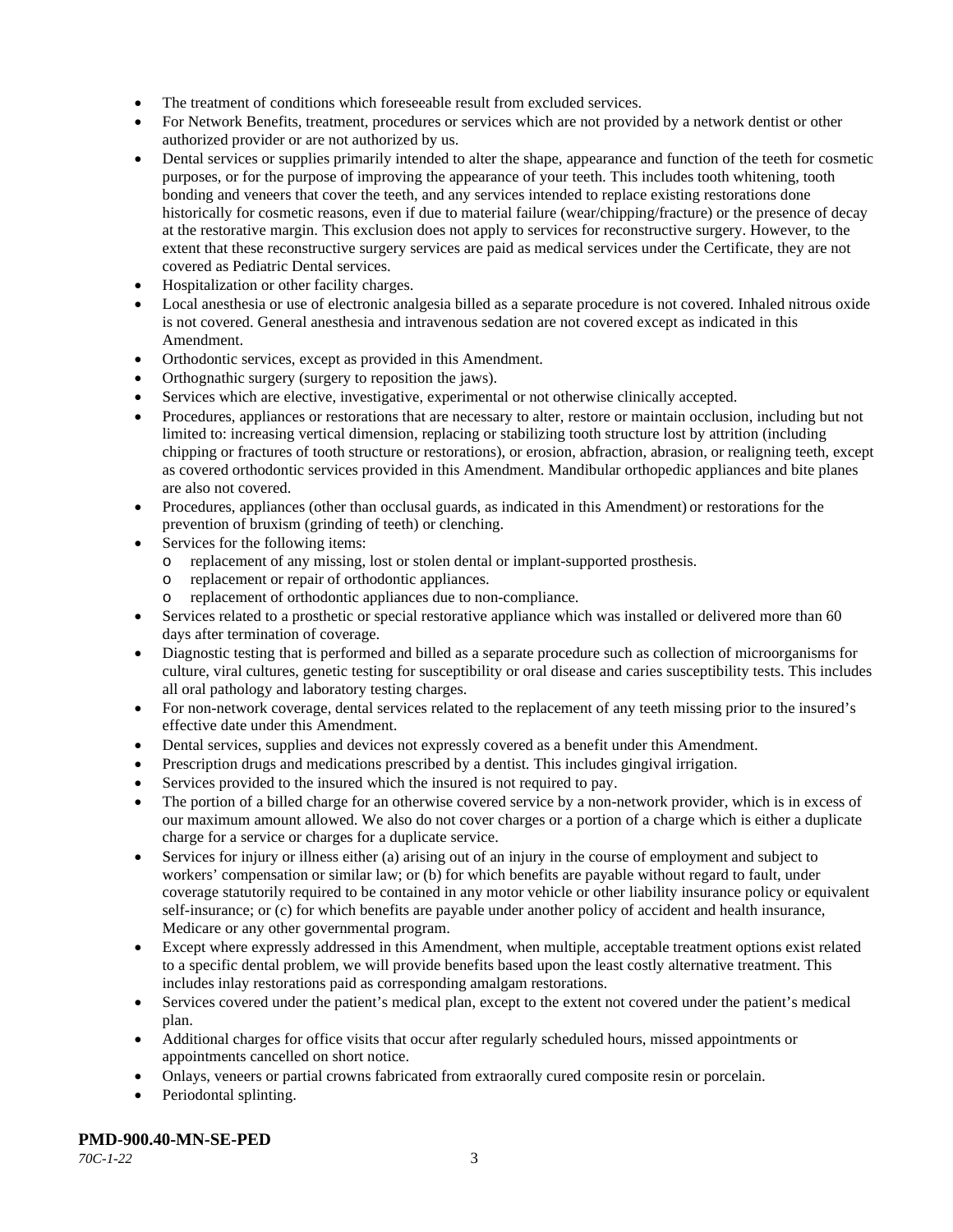- Athletic mouthguards.
- Charges for infection control, sterilization and waste disposal.
- Charges for sales tax.
- Treatment, procedures, or services or drugs which are provided when you are not covered under this Amendment.
- Cone beam CT capture and interpretation.
- Harvest of bone for use in autogenous grafting procedure.
- Charges for maxillofacial prosthetics.
- Charges for case presentations for treatment planning or behavioral management.
- Charges for enamel microabrasion, odontoplasty and pulpal regeneration.
- Charges for surgical procedures for isolation of a tooth with a rubber dam.
- Non-intravenous conscious sedation and drugs to treat anxiety or pain.
- Charges for endodontic endosseous implants.
- Charges for intentional reimplantation (including necessary splinting).
- Charges for canal preparation and fitting of preformed dowel or post.
- Charges for temporary crowns for fractured teeth.
- Charges for interim or custom abutments for implants.
- Charges for rebonding, recementing and repair of fixed retainers.
- Charges for surgical placement of a temporary anchorage device.
- Charges for autogenous or nonautogenous osseous, osteoperiosteal or cartilage graft of the mandible or maxilla.
- Charges for anatomical crown exposure.
- Interim prostheses.
- Connector bars, stress breakers and precision attachments.
- Provisional pontics, crowns and retainer crowns.
- Copings.
- Oral hygiene instruction.
- Removal of fixed space maintainers.
- Hospital, home and extended care facility visits by dental providers.
- Gold foil restorations.
- Treatment for correction of malocclusion of teeth and associated dental and facial disharmonies, and posttreatment retainers, when treatment is not medically necessary.
- Maxillofacial MRI, maxillofacial ultrasound and sialoendoscopy capture and interpretation.
- Post processing of image or image sets.
- Caries risk assessment and documentation.
- Charges for unspecified procedures.
- Charges for the placement of a restorative foundation for an indirect restoration.
- Charges for periradicular services and bone grafts or other material used in conjunction with periradicular surgery.
- Non-dental administrative fees and charges including, but not limited to dental record preparation, and interest charges.
- Services related to the diagnosis and treatment of Temporomandibular Joint Dysfunction (TMD).
- Services associated with non-covered services.

#### **4. The Benefits Chart is expanded to include the following:**

## **Pediatric Dental Benefits Chart**

**The Certificate covers Preventive and Diagnostic Services, Basic, Special, Prosthetic and medically necessary Orthodontia Services only, for insureds under age 19.**

**HealthPartners Insurance Company agrees to cover the dental services described below. This Benefits Chart describes the level of payment that applies for each of the covered services. To be covered, dental services or items described below must be medically or dentally necessary. The date of service must be while you are enrolled in the plan.**

**Coverage for eligible services is subject to the exclusions, limitations and other conditions of this Amendment and the Certificate. See item 3. of this Amendment for additional information about exclusions.**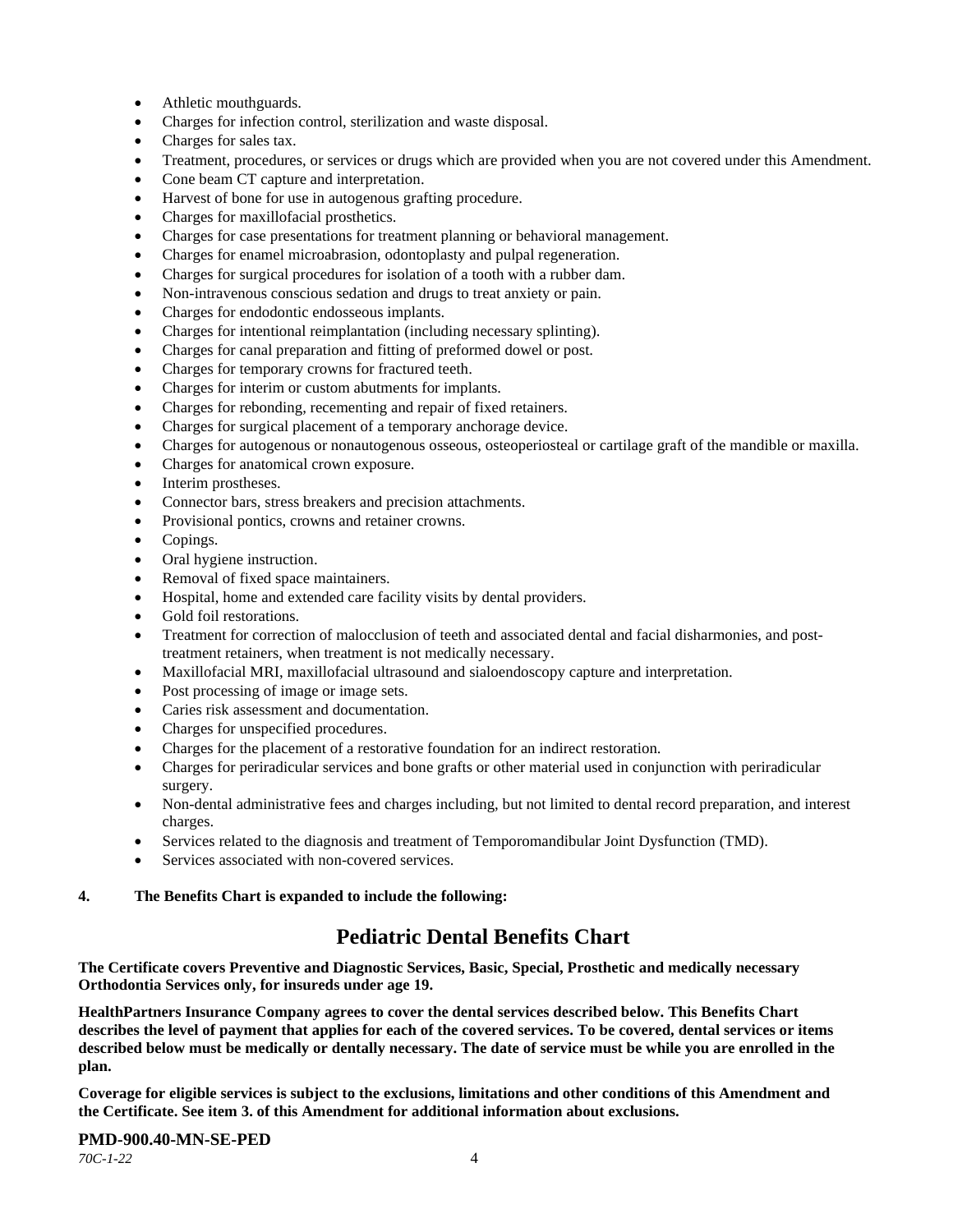**This dental plan allows you to choose, at any time, dentists within the dental network (Network Benefits), or dentists outside of the network (Non-Network Benefits).**

**The amount that we pay for covered services is listed below. The insured is responsible for the specified dollar amount and/or percentage of charges that we do not pay. Coverage may vary according to your network selection.**

**Benefits are underwritten by HealthPartners Insurance Company.**

**When you use Non-Network providers, benefits are substantially reduced and you will likely incur significantly higher out-of-pocket expenses. A Non-Network provider does not usually have an agreement with HealthPartners Insurance Company to provide services at a discounted fee. In addition, Non-Network Benefits are restricted to the usual and customary amount under the definition of "Charge." The usual and customary amount can be significantly lower than a Non-Network provider's billed charges. If the Non-Network provider's billed charges are over the usual and customary amount, you pay the difference, in addition to any required deductible, copayment and/or coinsurance, and these charges do not apply to the out-of-pocket limit.**

**This plan is subject to plan and benefit changes required to maintain compliance with federal and state law. This includes, but is not limited to, benefit changes required to maintain a certain actuarial value or metal level. We may also change your deductible, coinsurance and out-of-pocket limit values on an annual basis to reflect cost of living increases.**

**These definitions apply to this Amendment.**

| <b>Calendar Year:</b>  | This is the 12-month period beginning 12:01 A.M. Central Time, on January 1, and<br>ending 12:00 A.M. Central Time of the next following December 31.                                                                                                                                                                                                                                                                                                                                                                                                                                                                                                                                                                                                                                                                                                                                                                                                                 |
|------------------------|-----------------------------------------------------------------------------------------------------------------------------------------------------------------------------------------------------------------------------------------------------------------------------------------------------------------------------------------------------------------------------------------------------------------------------------------------------------------------------------------------------------------------------------------------------------------------------------------------------------------------------------------------------------------------------------------------------------------------------------------------------------------------------------------------------------------------------------------------------------------------------------------------------------------------------------------------------------------------|
| <b>Charge:</b>         | For covered services delivered by network providers, this is the provider's discounted<br>charge for a given dental/surgical service, procedure or item, which network providers<br>have agreed to accept as payment in full.                                                                                                                                                                                                                                                                                                                                                                                                                                                                                                                                                                                                                                                                                                                                         |
|                        | For covered services delivered by non-network providers, this is the provider's charge<br>for a given dental/surgical service, procedure or item, up to our maximum amount<br>allowed for that service, procedure or item.                                                                                                                                                                                                                                                                                                                                                                                                                                                                                                                                                                                                                                                                                                                                            |
|                        | Our maximum amount allowed is based on the usual and customary charge for a given<br>dental/surgical service, procedure or item. It is consistent with the charge of other<br>providers of a given service or item in the same region. You must pay for any charges<br>above the maximum amount allowed, and they do not apply to the out-of-pocket limit.                                                                                                                                                                                                                                                                                                                                                                                                                                                                                                                                                                                                            |
|                        | To be covered, a charge must be incurred on or after the insured's effective date and<br>on or before the termination date. For network provider charges, the amount of the<br>copayment or coinsurance, or the amount applied to any deductible, is based on the<br>agreed fee applicable to the network provider, or a reasonable estimate of the cost<br>according to a fee schedule equivalent. For non-network provider charges, the amount<br>considered as a copayment or coinsurance, or the amount applied to any deductible, is<br>based on the lesser of the billed charge and our maximum amount allowed.                                                                                                                                                                                                                                                                                                                                                 |
| Copayment/Coinsurance: | The specified dollar amount, or percentage, of charges incurred for covered services,<br>which we do not pay, but which an insured must pay, each time an insured receives<br>certain dental services, procedures or items. Our payment for those covered services or<br>items begins after the copayment or coinsurance is satisfied. Covered services or items<br>requiring a copayment or coinsurance are specified in this Benefits Chart. For network<br>provider charges, the amount considered as a copayment or coinsurance is based on<br>the agreed fee applicable to the network provider, or a reasonable estimate of the cost<br>according to a fee schedule equivalent. For non-network provider charges, the amount<br>considered as a copayment or coinsurance is based on the lesser of the billed charge<br>and our maximum amount allowed. A copayment or coinsurance is due at the time a<br>service is rendered, or when billed by the provider. |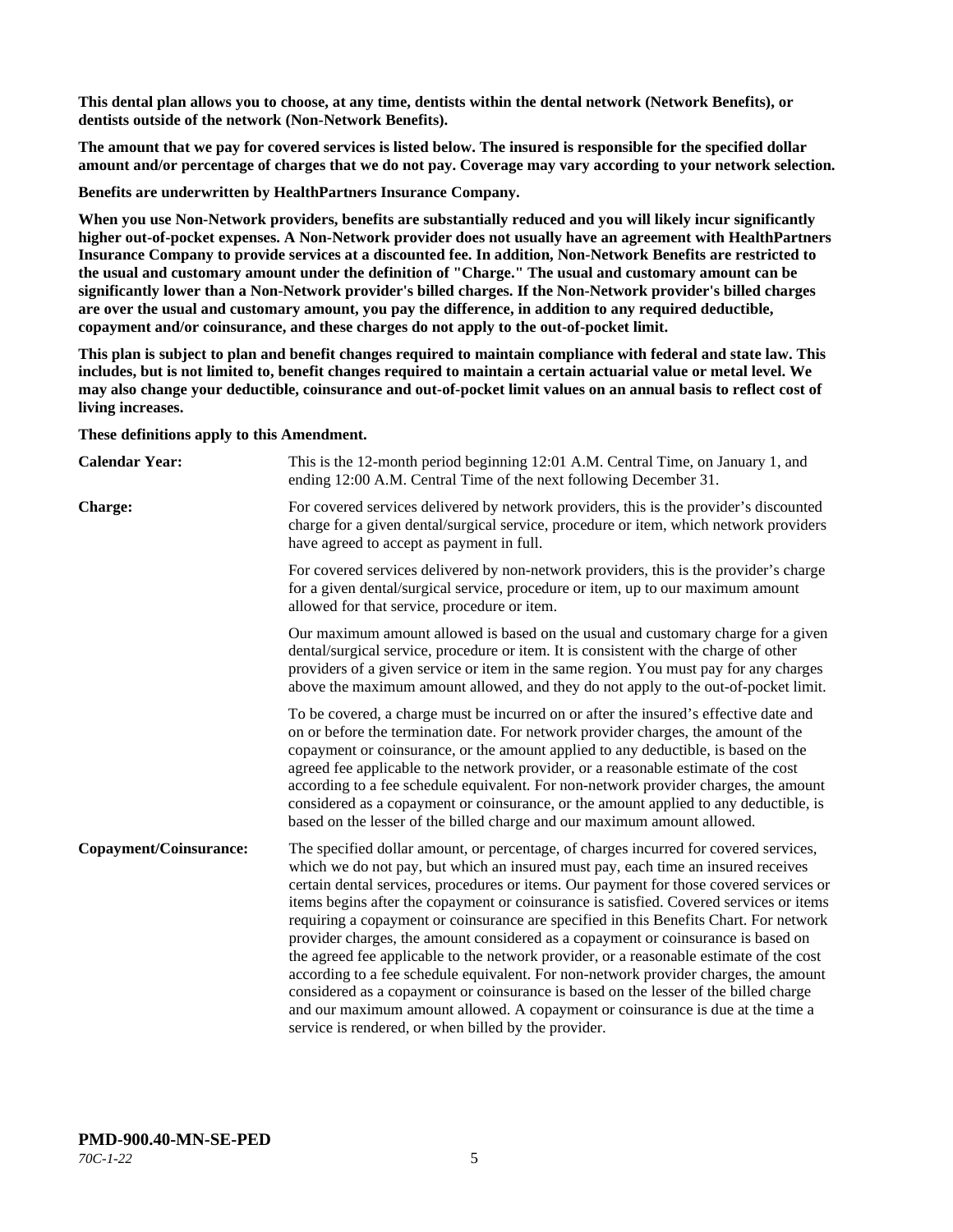| Deductible:                    | The specified dollar amount of charges incurred for covered services, which we do not<br>pay, but an insured or a family has to pay first in a calendar year. Our payment for<br>those services or items begins after any deductible is satisfied. Your plan has an<br>embedded deductible. This means once an insured meets the individual deductible, the<br>plan begins paying benefits for that person. If two or more members of the family meet<br>the family deductible, the plan begins paying benefits for all members of the family,<br>regardless of whether each insured has met the individual deductible. However, an<br>insured may not contribute more than the individual deductible towards the family<br>deductible. The amount of the charges that apply to any deductible are based on (1) the<br>agreed fee applicable to the network provider, or a reasonable estimate of the cost<br>according to a fee schedule equivalent; or (2) the lesser of the billed charge and our<br>maximum amount allowed for the non-network provider. This Benefits Chart indicates<br>which covered services are not subject to the deductible. |
|--------------------------------|---------------------------------------------------------------------------------------------------------------------------------------------------------------------------------------------------------------------------------------------------------------------------------------------------------------------------------------------------------------------------------------------------------------------------------------------------------------------------------------------------------------------------------------------------------------------------------------------------------------------------------------------------------------------------------------------------------------------------------------------------------------------------------------------------------------------------------------------------------------------------------------------------------------------------------------------------------------------------------------------------------------------------------------------------------------------------------------------------------------------------------------------------------|
| <b>Out-of-Pocket Expenses:</b> | You pay any specified copayments/coinsurance and deductibles applicable for<br>particular services, subject to the out-of-pocket limit described below. These amounts<br>are in addition to the monthly premium payments.                                                                                                                                                                                                                                                                                                                                                                                                                                                                                                                                                                                                                                                                                                                                                                                                                                                                                                                               |
| <b>Out-of-Pocket Limit:</b>    | You pay any copayments/coinsurance and deductibles for covered services, to the individual<br>or family out-of-pocket limit. Thereafter we cover 100% of charges incurred for all other<br>covered services, for the rest of the calendar year. You pay amounts greater than the out-of-<br>pocket limits if any benefit maximums are exceeded.                                                                                                                                                                                                                                                                                                                                                                                                                                                                                                                                                                                                                                                                                                                                                                                                         |
|                                | Non-Network Benefits above the maximum amount allowed (see definition of "charge"<br>above) do not apply to the out-of-pocket limit.                                                                                                                                                                                                                                                                                                                                                                                                                                                                                                                                                                                                                                                                                                                                                                                                                                                                                                                                                                                                                    |
|                                | You are responsible to keep track of the out-of-pocket expenses. Contact Member Services<br>for assistance in determining the amount paid by the insured for specific eligible services<br>received. Claims for reimbursement under the out-of-pocket limit provisions are subject to<br>the same time limits and provisions described under the "Claims Provisions" section of the<br>Certificate.                                                                                                                                                                                                                                                                                                                                                                                                                                                                                                                                                                                                                                                                                                                                                     |

## **Limits shown below are combined under your Network Benefits and Non-Network Benefits.**

## **Individual Calendar Year Deductible**

| <b>Network Benefits</b>                                                                   | <b>Non-Network Benefits</b>                                                                    |
|-------------------------------------------------------------------------------------------|------------------------------------------------------------------------------------------------|
| See your Network Benefits individual deductible<br>under your Medical Plan Benefits Chart | See your Non-Network Benefits individual<br>deductible under your Medical Plan Benefits Chart. |

## **Family Calendar Year Deductible**

| <b>Network Benefits</b>                                                                | <b>Non-Network Benefits</b>                                                                |
|----------------------------------------------------------------------------------------|--------------------------------------------------------------------------------------------|
| See your Network Benefits family deductible under<br>vour Medical Plan Benefits Chart. | See your Non-Network Benefits family deductible<br>under your Medical Plan Benefits Chart. |

#### **Individual Calendar Year Out-of-Pocket Limit**

| <b>Network Benefits</b>                                                                                 | <b>Non-Network Benefits</b>                                                                                |
|---------------------------------------------------------------------------------------------------------|------------------------------------------------------------------------------------------------------------|
| See your Network Benefits individual out-of-<br>pocket limit under your Medical Plan Benefits<br>Chart. | See your Non-Network Benefits individual<br>out-of-pocket limit under your Medical Plan<br>Benefits Chart. |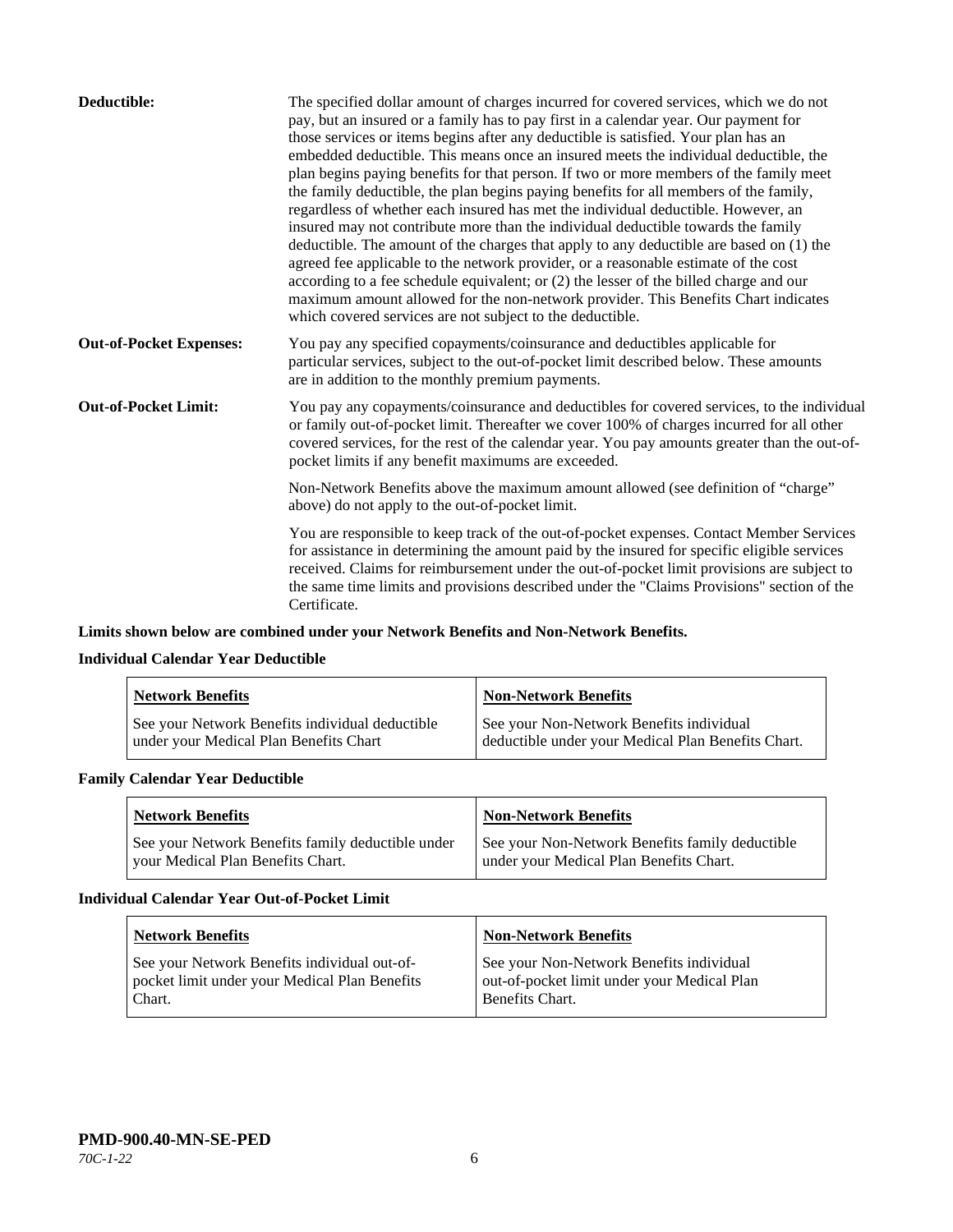| <b>Network Benefits</b>                                                                             | <b>Non-Network Benefits</b>                                                                             |
|-----------------------------------------------------------------------------------------------------|---------------------------------------------------------------------------------------------------------|
| See your Network Benefits family out-of-<br>pocket limit under your Medical Plan Benefits<br>Chart. | See your Non-Network Benefits family out-of-<br>pocket limit under your Medical Plan Benefits<br>Chart. |

## **PREVENTIVE AND DIAGNOSTIC SERVICES**

#### **Covered Services:**

We cover the following preventive and diagnostic services, with certain limitations which are listed below. For this category, deductible does not apply to Network Benefits.

- **Routine dental care examinations for new and existing patients** limited to twice each calendar year.
- **Dental cleaning (prophylaxis or periodontal maintenance cleaning)** limited to twice each calendar year.
- **Professionally applied topical fluoride (other than silver diamine fluoride)** limited to twice each calendar year.
- **Silver diamine fluoride** limited to twice per tooth each calendar year.
- **Pit and Fissure sealant application and preventive resin restoration** limited to one application per tooth per 36 month period, for unrestored permanent molars.
- Bitewing x-rays- limited to twice each calendar year.
- **Full mouth or panoramic x-rays** limited to once every sixty months.
- **Other x-rays, except as provided in connection with orthodontic diagnostic procedures and treatment.**
- **Space maintainers (fixed or removable appliances designed to prevent adjacent and opposing teeth from moving)** for lost primary teeth.
- **Evaluations that are not routine and periodic, including: problem-focused evaluations (either limited or detailed and extensive), periodontal evaluations, and evaluations for insureds under the age of 3 which include counseling with the primary caregiver.**
- **Screening or assessments of a patient** limited to twice each calendar year.

| Network Benefits              | <b>Non-Network Benefits</b>  |
|-------------------------------|------------------------------|
| 100% of the charges incurred. | 50% of the charges incurred. |

#### **Not Covered:**

- Diagnostic testing that is performed and billed as a separate procedure such as collection of microorganisms for culture, viral cultures, genetic testing for susceptibility or oral disease and caries susceptibility tests. This includes all oral pathology and laboratory testing charges.
- Additional charges for office visits that occur after regularly scheduled hours, office visits for observation, missed appointments or appointments cancelled on short notice.
- Cone beam CT capture and interpretation.
- Oral hygiene instruction.
- Removal of fixed space maintainers.
- Hospital, home and extended care facility visits by dental providers.
- Maxillofacial MRI, maxillofacial ultrasound and sialoendoscopy capture and interpretation.
- Post processing of image or image sets.
- Caries risk assessment and documentation.
- Charges for unspecified procedures.
- See "Services Not Covered" in item 3. of this Amendment.

#### **BASIC SERVICES**

#### **Covered Services:**

We cover the following services:

- **Consultations.**
- **Emergency treatment for relief of pain.**

## **PMD-900.40-MN-SE-PED**

*70C-1-22* 7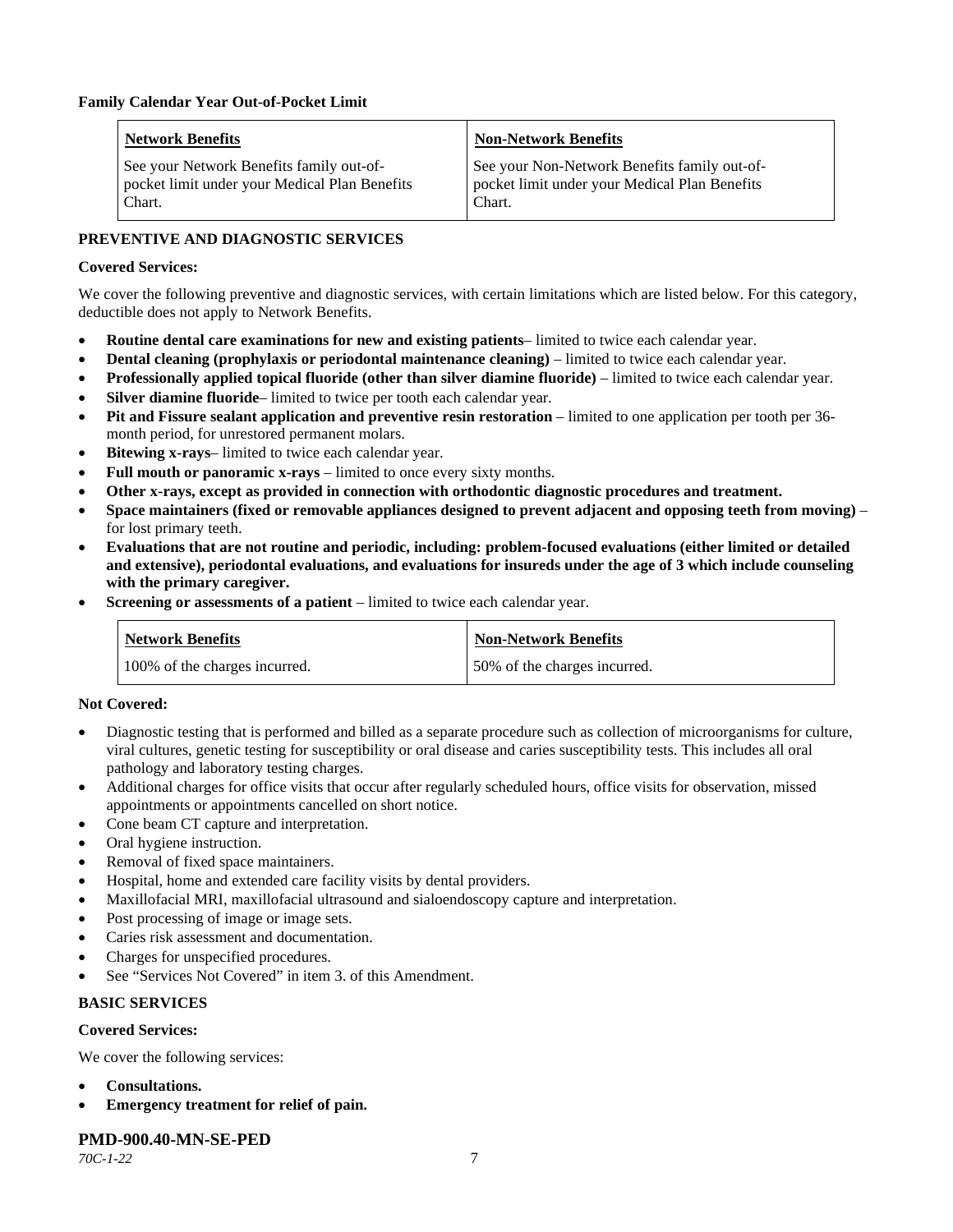- **Regular restorative services (fillings) other than posterior composites.** Restorations using customary restorative materials and stainless steel crowns are covered, when dentally necessary due to loss of tooth structure as a result of tooth decay or fracture.
- **Regular restorative services (fillings) - posterior composites (white fillings on bicuspids and molars).** Restorations using customary restorative materials and preventive resin restorations are covered, when dentally necessary due to loss of tooth structure as a result of tooth decay or fracture.
- **Oral Surgery – surgical and non-surgical extraction for the restoration of dental function.** Services include, but are not limited to, removal of impacted teeth, incision or drainage of abscesses and removal of exostosis. General anesthesia or intravenous sedation is covered, when dentally necessary, when provided by the attending dentist in a dental office setting and required to perform a covered dental procedure.
- **Periodontics (Gum Disease)** limited to once every 24 months for non-surgical treatment and once every 36 months for surgical treatment.
- **Endodontics.**

| <b>Network Benefits</b>      | Non-Network Benefits         |
|------------------------------|------------------------------|
| 70% of the charges incurred. | 50% of the charges incurred. |

## **Limitations:**

• Collection and application of autologous blood concentrate product is limited to once every 36 months.

## **Not Covered:**

- Periodontal splinting.
- Orthognathic surgery (surgery to reposition the jaws).
- Harvest of bone for use in autogenous grafting procedure.
- Charges for surgical procedures for isolation of a tooth with a rubber dam.
- Non-intravenous conscious sedation, and drugs to treat anxiety or pain.
- Charges for endodontic endosseous implants.
- Charges for intentional reimplantation (including necessary splinting).
- Charges for canal preparation and fitting of preformed dowel or post.
- Charges for temporary crowns for fractured teeth.
- Charges for surgical placement of a temporary anchorage device.
- Charges for autogenous or nonautogenous osseous, osteoperiosteal or cartilage graft of the mandible or maxilla.
- Charges for anatomical crown exposure.
- Charges for the placement of a restorative foundation for an indirect restoration.
- Charges for periradicular services and bone grafts or other material used in conjunction with periradicular surgery.
- Charges for unspecified procedures.
- See "Services Not Covered" in item 3. of this Amendment.

## **SPECIAL SERVICES**

#### **Covered Services:**

We cover the following services:

- **Special Restorative Care** extraorally fabricated or cast restorations (crowns, onlays) are covered when teeth cannot be restored with customary restorative material and when dentally necessary due to the loss of tooth structure as a result of tooth decay or fracture. If a tooth can be restored with a customary restorative material, but an onlay, crown, jacket, indirect composite or porcelain/ceramic restoration is selected, benefits will be calculated using the charge appropriate to the equivalent customary restorative material.
- **Repair or recementing of crowns, inlays and onlays.**

| <b>Network Benefits</b>      | <b>Non-Network Benefits</b>  |
|------------------------------|------------------------------|
| 70% of the charges incurred. | 50% of the charges incurred. |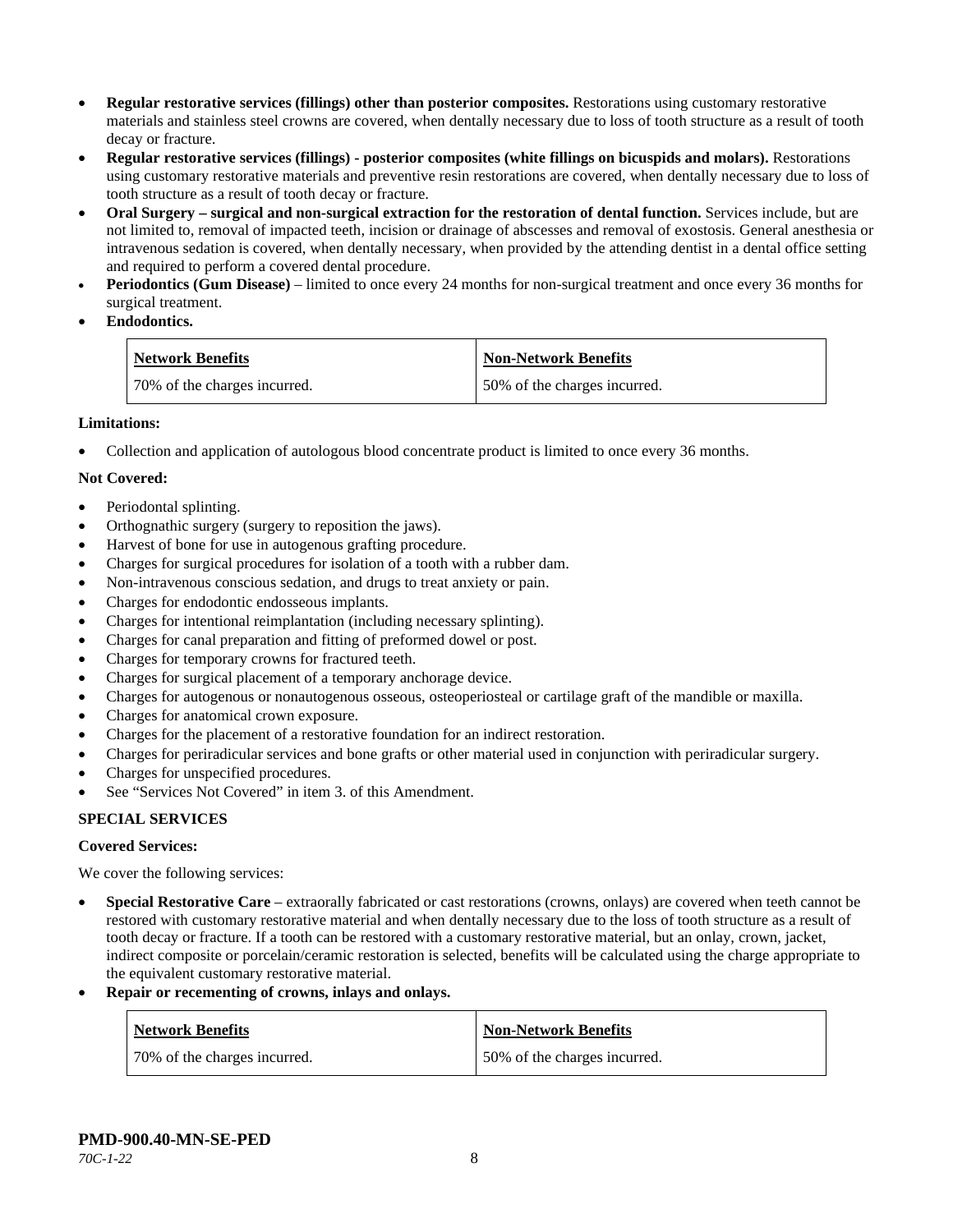## **Limitations:**

• Benefit for the replacement of a crown or onlay will be provided only after a five year period measured from the date on which the procedure was last provided, whether under this Amendment or not.

#### **Not Covered:**

- Gold foil restorations.
- Onlays, veneers or partial crowns fabricated from extraorally cured composite resin or porcelain.
- Charges for unspecified procedures.
- See "Services Not Covered" in item 3. of this Amendment.

## **PROSTHETIC SERVICES**

#### **Covered Services:**

We cover the following services:

- **Bridges** initial installation of fixed bridgework to replace missing natural teeth, replacement of an existing fixed bridgework by a new bridgework, the addition of teeth to an existing bridgework, and repair or recementing of bridgework are covered. A given prosthetic appliance for the purpose of replacing an existing appliance will be provided when satisfactory evidence is presented that the new prosthetic appliance is required to replace one or more teeth extracted after the existing bridgework was installed.
- **Dentures** initial installation of full removable dentures to replace missing natural teeth and adjacent structures and adjustments during the six-month period following installation are covered. If a satisfactory result can be achieved through the utilization of standard procedures and materials but a personalized appliance is selected, or one which involves specialized techniques, the charges appropriate to the least costly appliance are covered. Replacement of an existing full removable denture by a new denture is covered. A given prosthetic appliance for the purpose of replacing an existing appliance will be provided when satisfactory evidence is presented that the new prosthetic appliance is required to replace one or more teeth extracted after the existing denture was installed. Repair of dentures, or relining or rebasing of dentures more than six months after installation of an initial or replacement denture are covered.
- **Partial Dentures** Surveyed crowns which are not restorative but which are dentally necessary to facilitate the placement of a removable partial denture are covered. Initial installation of partial removable dentures to replace missing natural teeth and adjacent structures and adjustments during the six-month period following installation are covered. If a satisfactory result can be achieved by a standard cast chrome or acrylic partial denture, but a more complicated design is selected, the charges appropriate to the least costly appliance are covered. Replacement of an existing partial denture by a new denture, or the addition of teeth to an existing partial removable denture is covered. A given prosthetic appliance for the purpose of replacing an existing appliance will be provided when satisfactory evidence is presented that the new prosthetic appliance is required to replace one or more teeth extracted after the existing denture was installed. Repair of dentures, or relining or rebasing of dentures more than six months after installation of an initial or replacement denture are covered.
- **Occlusal guards** occlusal guards for the treatment of bruxism are covered, including repair and relining of occlusal guards.
- **Tissue Conditioning.**

| <b>Network Benefits</b>      | <b>Non-Network Benefits</b>  |
|------------------------------|------------------------------|
| 70% of the charges incurred. | 50% of the charges incurred. |

#### **Limitations:**

- Benefit for replacement of a prosthetic appliance will be provided only (a) if the existing appliance cannot be made serviceable, and (b) after a 5 year period measured from the date on which it was installed, whether under this Amendment or not.
- Occlusal guards are limited to one every 12 months, for insureds age 13 or older.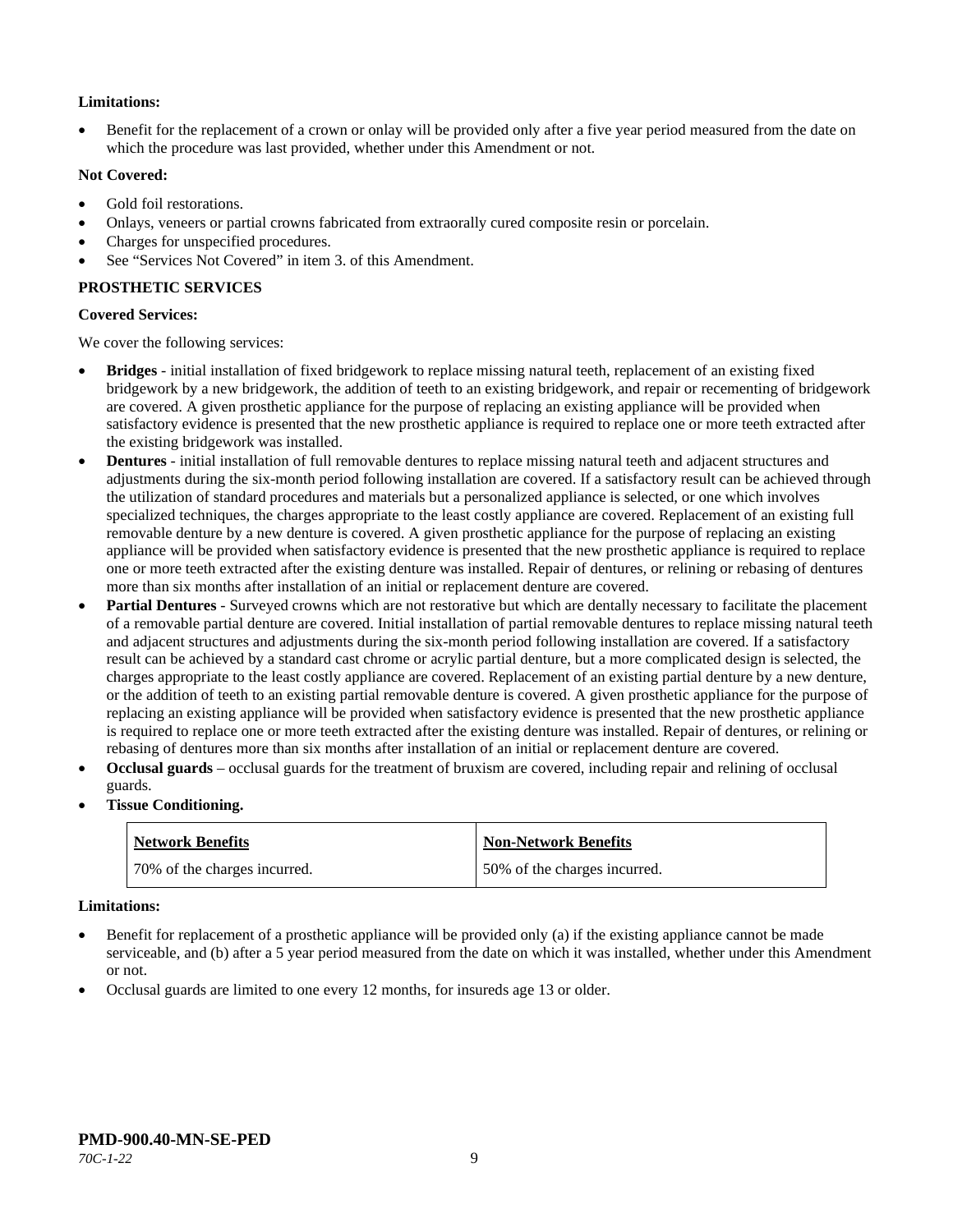## **Not Covered:**

- Services for replacement of any missing, lost or stolen dental or implant-supported prosthesis.
- Services related to a prosthetic appliance which was installed or delivered more than 60 days after termination of coverage.
- Interim prostheses.
- Connector bars, stress breakers and precision attachments.
- Provisional pontics, crowns and retainer crowns.
- Copings.
- Charges for unspecified procedures.
- See "Services Not Covered" in item 3. of this Amendment.

## **DENTAL IMPLANT SERVICES**

## **Covered Services:**

## We cover, **if dentally necessary**:

- the surgical placement of an implant body to replace missing natural teeth;
- removal and replacement of an implant body that is not serviceable and cannot be repaired after a period of at least five years from the date that the implant body was initially placed;
- initial installation of implant-supported prosthesis (crowns, bridgework and dentures) to replace missing teeth;
- replacement of an existing implant-supported prosthesis by a new implant-supported prosthesis, or the addition of teeth to an existing implant-supported prosthesis. We will replace an existing implant-supported prosthesis when satisfactory evidence is presented that (a) the new implant-supported prosthesis is required to replace one or more teeth extracted after the existing implant-supported prosthesis was installed, or (b) the existing implant-supported prosthesis cannot be made serviceable;
- repair of implant-supported prosthesis;
- other related implant services.

**Decisions about dental necessity are made by HealthPartners Insurance Company's dental directors, or their designees. If the dental directors or their designees determine that a tooth or an arch can be restored with a standard prosthesis or restoration, no benefits will be allowed for the individual implant or implant procedure. For the second phase of treatment (the prosthodontics phase of placing the implant crown, bridge, denture or partial denture), we will base benefits on the least costly, professionally acceptable alternative treatment.**

| <b>Network Benefits</b>      | <b>Non-Network Benefits</b>  |
|------------------------------|------------------------------|
| 70% of the charges incurred. | 50% of the charges incurred. |

**Limitations:**

- Benefit for replacement of an existing implant-supported prosthesis that cannot be made serviceable will be provided only after a five year period measured from the date that the implant-supported prosthesis was initially placed, whether under this Amendment or not.
- Endosteal implants, surgical placement of an interim implant body, eposteal implants, transolsteal implants (including hardware), implant-supported complete or partial dentures, connecting bars, abutments, implant-supported crowns, and abutment supported retainers are limited to once every 5 years.
- Radiographic/surgical implant indexing is limited to once every 5 years.

## **Not Covered:**

- Charges for interim abutments or custom abutments, including placement.
- Charges for unspecified procedures.
- See "Services Not Covered" in item 3. of this Amendment.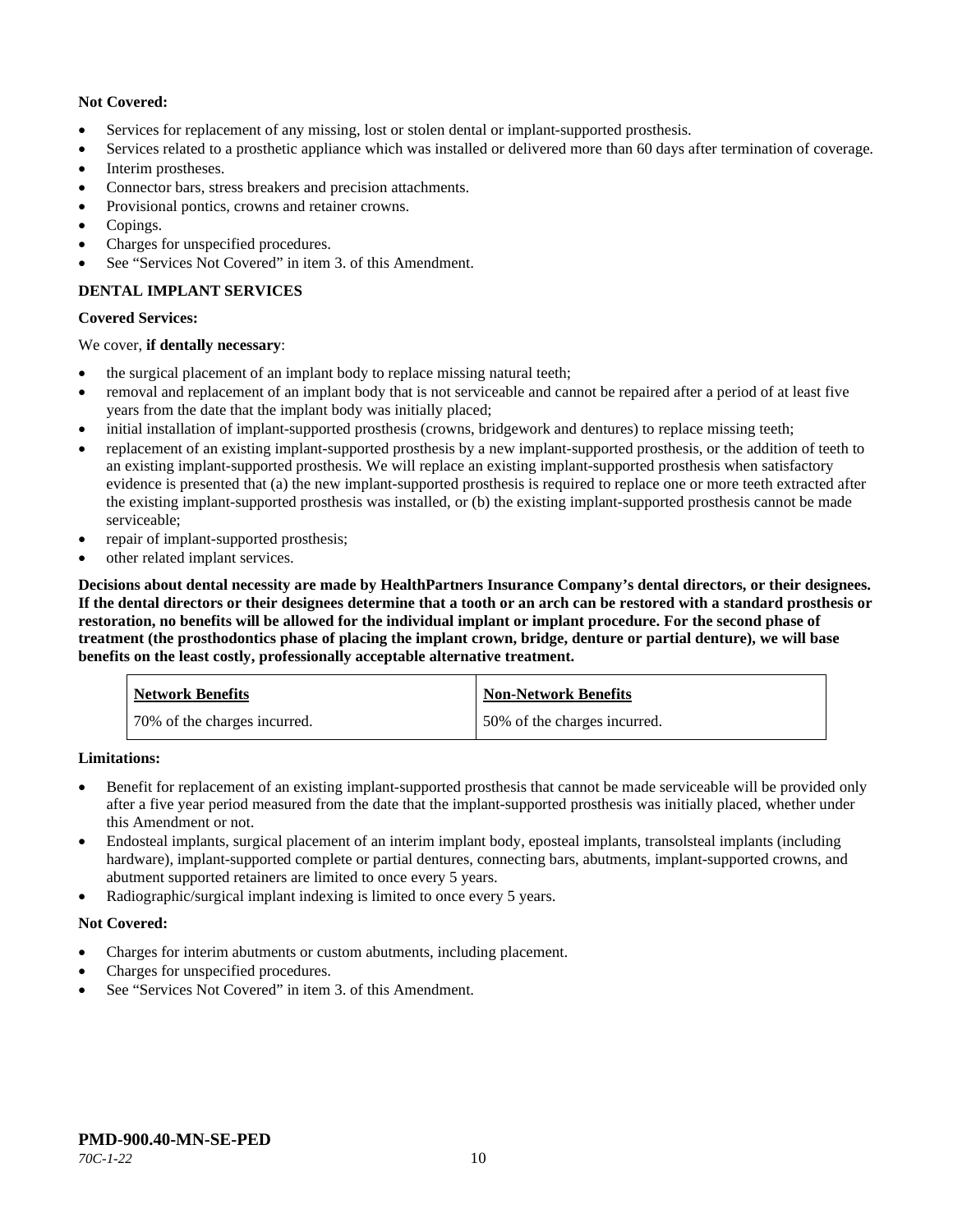## **EMERGENCY DENTAL CARE SERVICES**

#### **Covered Services:**

We cover emergency dental care provided by network or non-network providers to the same extent as eligible dental services specified above and subject to the same deductibles, coinsurance and maximums.

| <b>Network Benefits</b>                                                                                                                                                                                                                | <b>Non-Network Benefits</b> |
|----------------------------------------------------------------------------------------------------------------------------------------------------------------------------------------------------------------------------------------|-----------------------------|
| Coverage level is the same as corresponding Network   Coverage level is the same as corresponding Non-<br>Benefits, depending on the type of service provided, Network Benefits, depending on the type of service<br>such as fillings. | provided, such as fillings. |

## **Not Covered:**

See "Services Not Covered" in item 3. of this Amendment.

## **CLEFT LIP AND CLEFT PALATE SERVICES**

## **Covered Services For Dependent Children:**

We cover dental services for treatment of cleft lip and cleft palate. Orthodontic treatment of cleft lip and cleft palate will be covered only if it meets the Covered Services criteria under "Orthodontic Services" below.

| <b>Network Benefits</b>                                                                                                                                                                                                                               | <b>Non-Network Benefits</b>                                                                                                                         |
|-------------------------------------------------------------------------------------------------------------------------------------------------------------------------------------------------------------------------------------------------------|-----------------------------------------------------------------------------------------------------------------------------------------------------|
| Coverage level is the same as corresponding Network   Coverage level is the same as corresponding Non-<br>Benefits, depending on the type of service provided,<br>such as Basic Services, Special Services or<br>Orthodontic Services, if applicable. | Network Benefits, depending on the type of service<br>provided, such as Basic Services, Special Services or<br>Orthodontic Services, if applicable. |

#### **Limitations:**

• To the extent that these services are covered under the medical services, they are not covered as Pediatric Dental services.

## **Not Covered:**

- Charges for unspecified procedures.
- See "Services Not Covered" in item 3. of this Amendment.

#### **ORTHODONTIC SERVICES**

#### **Covered Services:**

We cover medically necessary orthodontic services necessary for the correction of severe handicapping malocclusion of teeth. Orthodontia may be considered medically necessary when the treatment is intended to correct a medical condition resulting from congenital, craniofacial or dentofacial malformations involving the teeth and requiring reconstructive surgical correction in addition to orthodontic services. Each orthodontic treatment includes:

- treatment necessary for the correction of severe handicapping malocclusion of teeth;
- initial post-treatment retainers.

Benefits will be paid over the course of orthodontic treatment.

| <b>Network Benefits</b>      | Non-Network Benefits |
|------------------------------|----------------------|
| 70% of the charges incurred. | No Coverage.         |